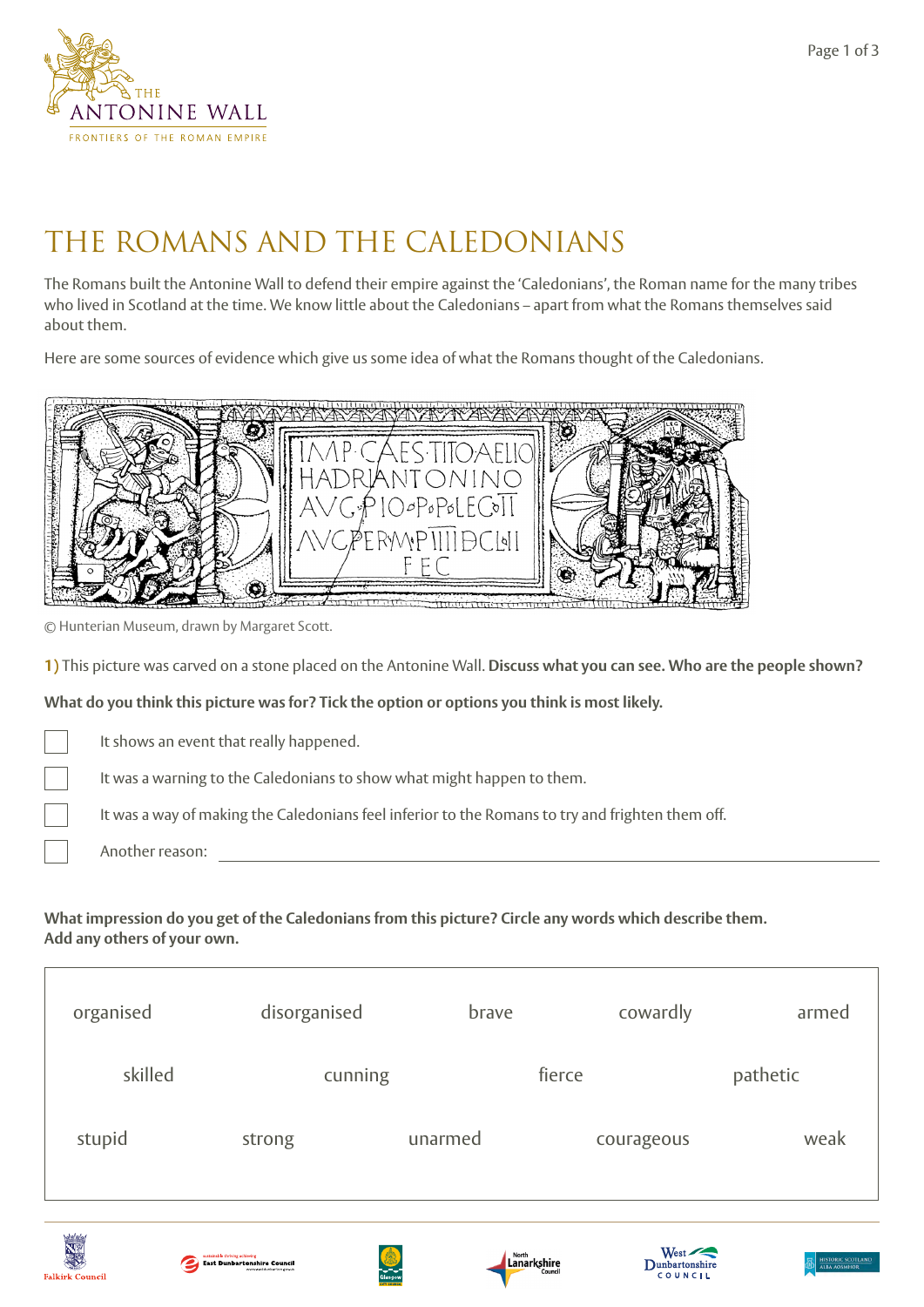

**2)** Here is an account by a Roman writer called Tacitus describing a time when the Caledonians attacked the Romans:

### Chapter 25

*The natives of Caledonia turned to armed resistance on a large scale …They went so far as to storm some of our forts…There were cowards in the council who pleaded for a 'strategic retreat' behind the Forth... But just then [the Roman general] Agricola learned that the enemy was about to attack .. For fear that their superior numbers and knowledge of the country might enable them to surround him, he moved his own army forward in three divisions.*

## Chapter 26

*As soon as the enemy got to know of this they suddenly changed their plans and massed for a night attack on the ninth legion. That seemed to them the weakest point. Striking panic into the sleeping camp, they cut down the sentries and broke in. The fight was already raging inside the camp when Agricola was warned by his scouts of the enemy's march. He followed close on their tracks, ordered the speediest of his cavalry and infantry to harass the assailants' rear, and finally made his whole force raise a shout. Dawn was now breaking, and the gleam of the legions' standards could be seen. Caught between two fires, the Britons were dismayed, while the men of the ninth took heart again. A grim struggle ensued in the narrow gateways. At last the enemy were routed by the efforts of the two armies. Had not marshes and woods covered the enemy's retreat, that victory would have ended the war.*

**From: The Agricola, chapters 25 and 26, Tacitus.**

#### **What impression do you get of the Caledonians from this account? Circle any words which describe them. Add any others of your own.**

| organised | disorganised | brave   | cowardly   | armed    |
|-----------|--------------|---------|------------|----------|
| skilled   | cunning      |         | fierce     | pathetic |
| stupid    | strong       | unarmed | courageous | weak     |
|           |              |         |            |          |